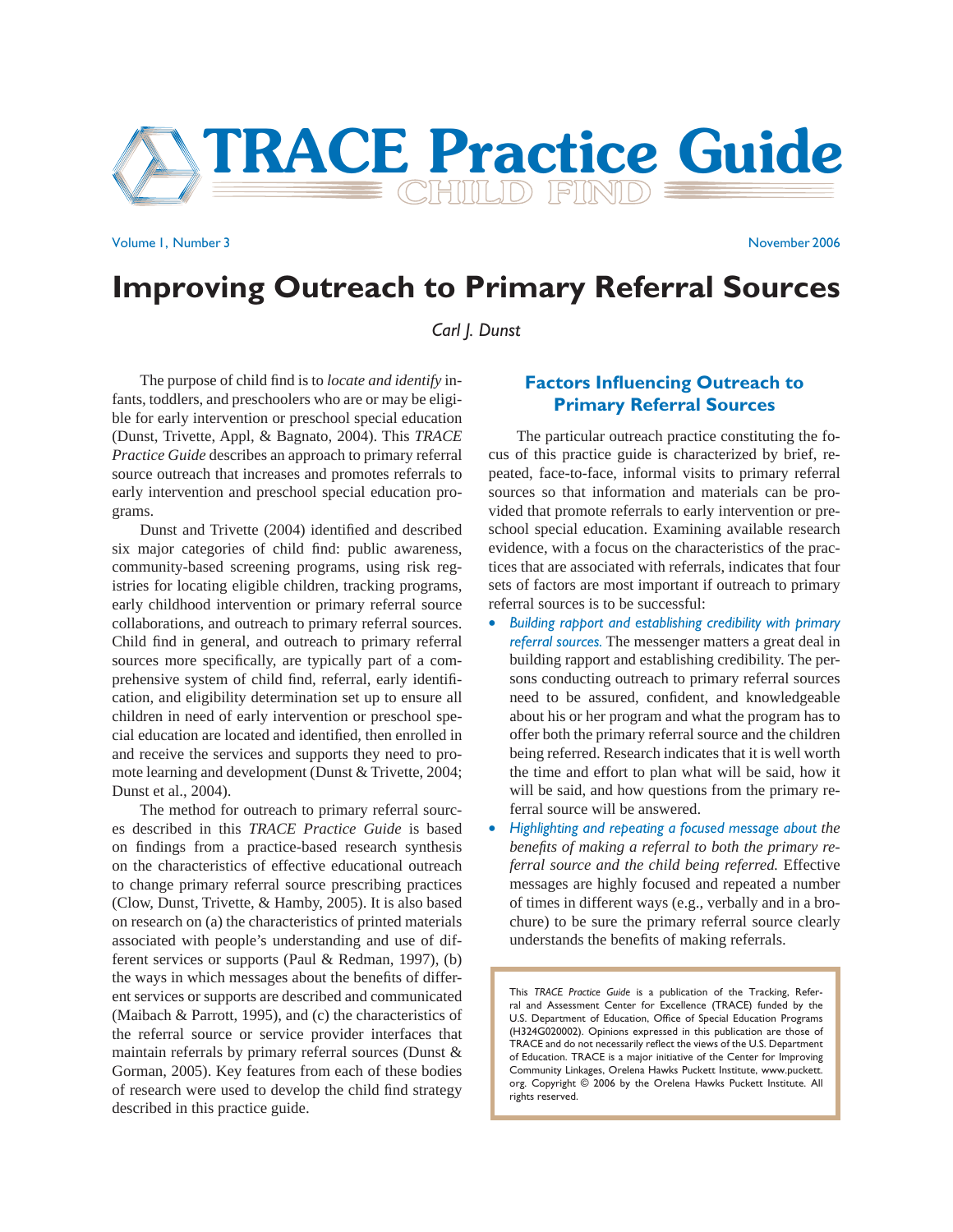- *Using concise, graphic written materials that describe the services the primary referral source and the child being referred will receive from your program.* Targeted materials are more effective than general descriptions of early intervention or preschool special education. Concise, graphic written materials include descriptions of who a program serves, the services that are available, and the benefits to both the referral source and the children referred.
- *Making follow-up visits to reinforce primary referral source referrals, answer questions, and provide additional information as needed.* Ongoing contact with primary referral sources keeps an early intervention or preschool special education program on the "radar screen" of referral sources. These contacts provide opportunities to accept new referrals and update primary referral sources about children who already have been referred.

Repeated follow-up visits are so important that if they are not done, the other factors don't much matter. What does this mean for improving child find? *Establish and maintain ongoing contact with primary referral sources*.

## **Guidelines for Improving Child Find Practices**

Outreach to primary referral sources are more likely to be effective if certain things are done *before*, *during*, and *after* child find. The table shows the key elements of planning, implementing, and follow-up contacts with primary referral sources. The Appendix includes a checklist for ensuring the key features of *outreach to primary referral sources* are incorporated into the approach to child find for promoting referrals to early intervention and preschool special education described in this practice guide.

#### *Planning*

 Take the time to properly prepare for face-to-face interactions with primary referral sources. Planning will go a long way to making your child find efforts successful. The key features for planning outreach to referral sources include the following steps:

#### 9 *Identify and know your referral sources*

The focus of outreach to primary referral sources should be those persons who have responsibility for making referrals. For example, in small physician practices, physicians are most likely to make referrals. In medium size practices, nurses often make referrals for physicians. In large practices, referral specialists generally make referrals. Take the time to identify who you should contact in the physician practices, hospital, child care programs, or social services agencies. It should be the person who has pri-

#### Table

*Key Elements of Effective Outreach to Primary Referral Source Practices* 

#### **Planning**

- $\checkmark$  Identify your referral sources
- $\checkmark$  Prepare a clear message about the benefits of making a referral
- $\checkmark$  Prepare a concise written brochure about the benefits of a referral
- $\checkmark$  Identify assured and credible messengers

#### **Implementation**

- $\checkmark$  Plan the visit carefully
- $\checkmark$  Make the visit and deliver the message
- $\checkmark$  Repeat and reinforce the message during the visit
- $\checkmark$  Ask how you can be of help
- $\checkmark$  Thank the primary referral source for their time

#### **Follow-up**

- $\checkmark$  Acknowledge all referrals
- $\checkmark$  Keep the primary referral sources informed
- $\checkmark$  Personalize the feeback
- $\checkmark$  Provide timely feedback
- $\checkmark$  Make regularly scheduled follow-up visits

mary responsibility for making referrals.

#### 9 *Prepare a clear message*

Primary referral sources need a reason for making a referral. You should prepare a concise, clear message to build a case for referrals. The message should focus on what you offer and how it benefits the primary referral source and the children being referred. Remember, less is more. The primary purpose of outreach to primary referral sources is to locate children who are or might be eligible for early intervention or preschool special education. Keep your message focused and to the point. Guidelines for developing tailored messages are described in a companion paper (Dunst, 2006).

#### 9 *Prepare a concise brochure*

Providing primary referral sources some written material about what you do and how it benefits the children being referred reinforces the orally delivered message. The brochure should be targeted to the audience. Generic brochures are not likely to be effective. The brochure should be concisely written and prepared. Information that is unrelated to who you serve and what services you provide are distracting.

#### 9 *The messenger matters*

Your message is only as good as the person delivering the message. The messenger must come across as credible and must deliver the message credibly. Mes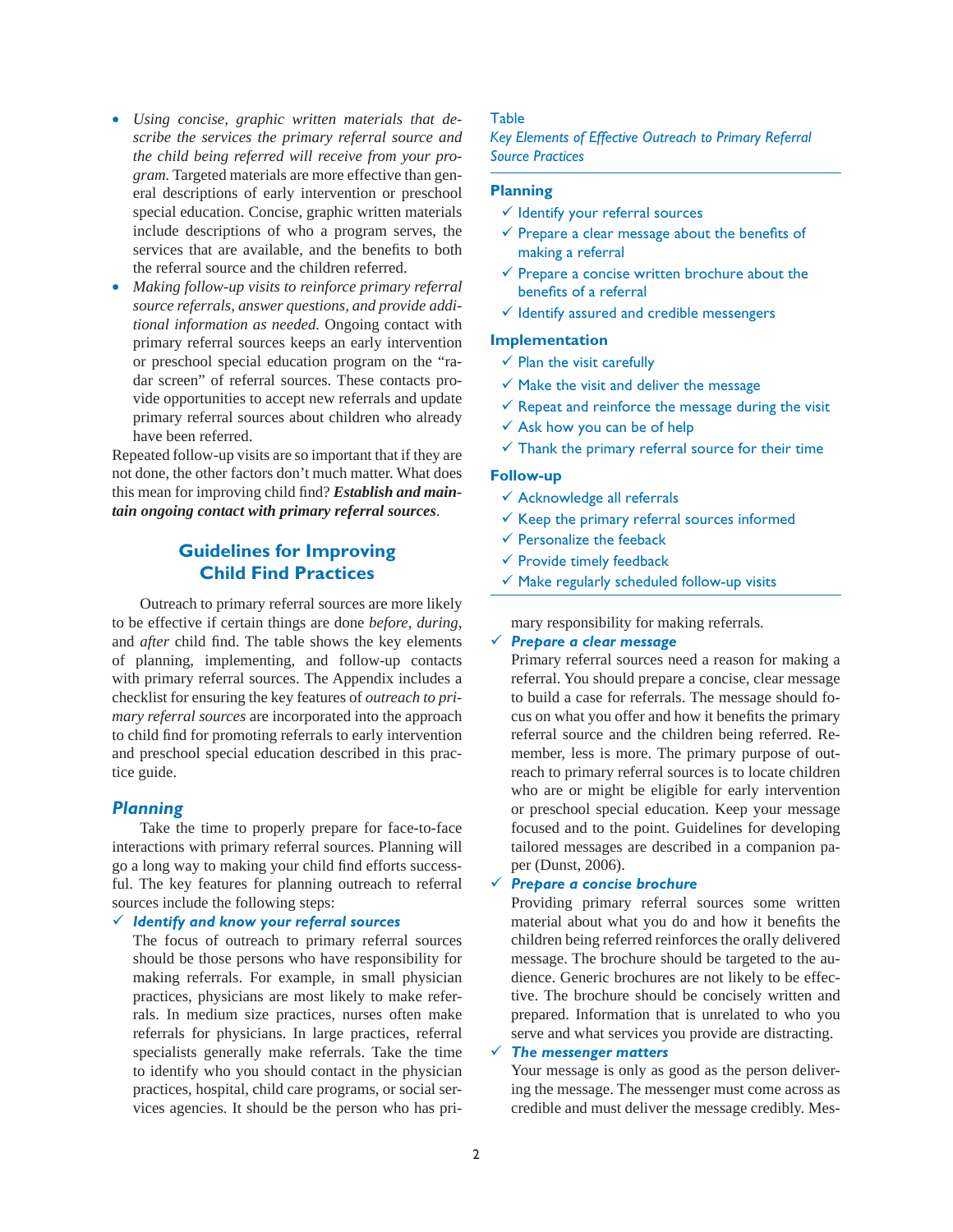sengers should take the time to practice and rehearse what will be said and how it will be said. Credible messengers dress and behave professionally. First impressions matter a great deal if primary referral sources are going to take your message seriously.

#### *Implementation*

 Making contact with primary referral sources is more likely to be effective if it is done in a thoughtful and systematic manner. The following practices are likely to lead to successful child find and to increased referrals.

#### 9 *Planning the visit m*

Take the time to find out when primary referral sources are available to see you. You want to be able to make the visit without the need for an appointment. For example, physicians are often available first thing in the morning and during hours that patients are not scheduled. A simple strategy is to call ahead of time and ask when is a good time to drop off some materials about your program and when is a good time to talk to the primary referral sources.

#### 9 *Making the visit*

Ask to see the person(s) you have identified who make referrals. Introduce yourself, tell the person(s) the name of your program, explain the purpose of the visit, and deliver the message you developed during the planning phase. Keep the message short and to the point (less than five minutes). Brief, focused visits are more likely to be effective than visits that try to cover too many different things about your program.

#### 9 *Repeat and reinforce the message*

Immediately after delivering the message, give the person who does the referrals copies of your brochures and explain what the brochure includes. Repeat the message in a manner that reinforces the reasons for making a referral. Saying the same thing in a number of different ways increases the likelihood that the message is heard and, more importantly, is remembered.

#### 9 *Ask how you can be helpful*

After delivering the message and providing the person copies of your tailored brochure, ask if there is any other information he or she needs. Ask if there is anything you can do for the primary referral source and any of the children he or she sees. Asking how you can be of help creates opportunities for a mutually beneficial exchange of information and ideas.

## 9 *Thank the primary referral source*

Thank the primary referral source for taking the time to talk to you, and explain how he or she can contact you (business card) or your program (phone number on brochure). Establish as many opportunities as you can to maintain contact between the primary referral source and you or your program.

#### *Follow-up*

 The key to maintaining referrals to early intervention and preschool special education by primary referral sources is to be responsive to any and all referrals. Follow-up is so important that if it is not done, the likelihood of continued referrals is diminished. Some of the most important features of follow-up are described next.

#### 9 *Acknowledge any and all referrals*

All referrals should be acknowledged immediately and should include the steps that will be taken to respond to the primary referral source's request. This can be a simple "thank you" note with an indication of when and how the referral will be processed. For example, "Thank you for referring Johnny Blake to the 'XYZ' early intervention program. The assessment you requested is scheduled for next week. You can expect the evaluation report in about two weeks."

#### 9 *Keep the primary referral source informed*

Send the primary referral source a short note telling him or her when an action is about to be taken for the child who was referred. Inform him or her of what will be done. Most primary referral sources want to be kept informed about the status of a referral. A simple rule of thumb is to provide feedback about any significant decision or action that is taken on behalf of a child.

## 9 *Personalize the feedback*

Tailored feedback is more likely to be read and responded to. Personalize any material you give to primary referral sources, both in terms of the person being provided feedback and the child the feedback is about.

## 9 *Provide feedback in a timely manner*

As soon as you know, inform the primary referral source about the findings or results of actions that have been taken. As a rule of thumb, the more timely the feedback, the more likely primary referral sources will continue to make referrals.

#### 9 *Make regularly scheduled follow-up visits*

Primary referral sources are busy professionals. You need to plan and make regularly scheduled followup visits in order to keep the primary referral source informed about individual children and to encourage additional referrals. The more contact you have with primary referral sources, the more likely referrals will be made to your program. It is a good idea, for example, to periodically provide feedback face-to-face, this will give you additional opportunities to talk to primary referral sources about your program.

### **Conclusion**

 Research we have conducted using the procedures described in this practice guide for outreach to Level III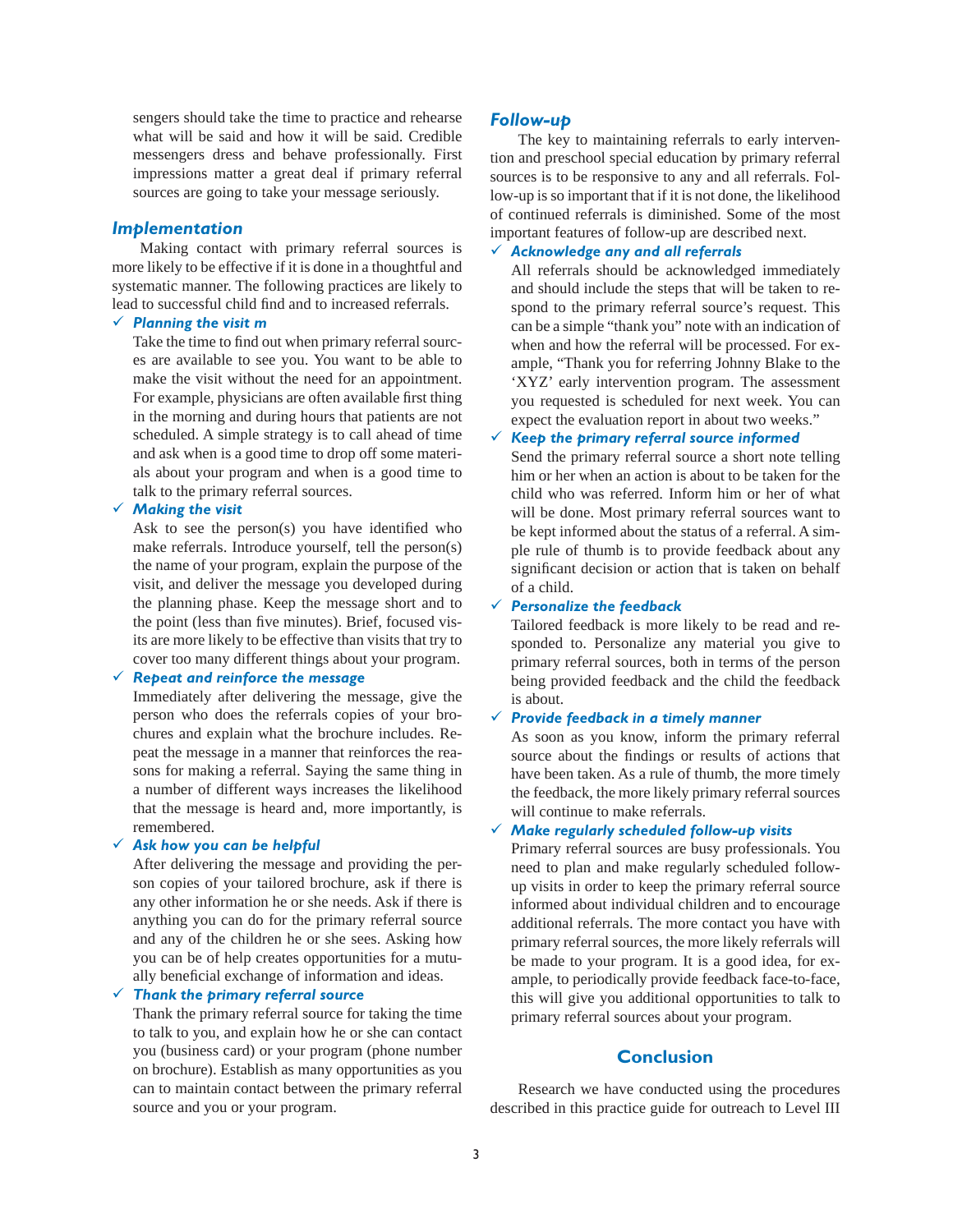hospitals proved effective when and only when repeated contacts were made with the primary referral sources (Dunst, Trivette, Shelden, & Rush, 2006). The importance of repeated contacts or visits is not limited to primary referral sources. The same finding was found in a study we conducted increasing parent self-referrals to an early childhood intervention program (Trivette, Rush, Dunst, & Shelden, 2006).

The child find strategy described in this *TRACE Practice Guide* is one approach to locating and identifying eligible or potentially eligible children. The strategy is one of any number of child find methods and procedures that, taken together, constitute a comprehensive approach to child find, referral, early identification, and eligibility determination (see especially Dunst & Trivette, 2004). The *outreach to primary referral sources* strategy described in this practice guide is one of a number of child find methods that will be part of a *Child Find Tool Kit* of evidence-based child find practices.

#### **References**

- Clow, P., Dunst, C. J., Trivette, C. M., & Hamby, D. W. (2005). Educational outreach (academic detailing) and physician prescribing practices. *Cornerstones, 1*(1), 1-9. Available at http://tracecenter.info/cornerstones/cornerstones\_vol1\_no1.pdf
- Dunst, C. J. (2006). Tailoring printed materials can help improve child find and increase referrals from primary referral sources. *Endpoints, 2*(4), 1-2. Available at http://tracecenter.info/endpoints/endpoints\_ vol2\_no4.pdf
- Dunst, C. J., & Gorman, E. (2005). *Triage as an eligibility determination practice*. Manuscript in preparation.
- Dunst, C. J., & Trivette, C. M. (2004). Toward a categorization scheme of child find, referral, early identification and eligibility determination practices. *Tracelines, 1*(2), 1-18. Available at http://www. tracecenter.info/tracelines/tracelines\_vol1\_no2.pdf
- Dunst, C. J., Trivette, C. M., Appl, D. J., & Bagnato, S. J. (2004). Framework for investigating child find, referral, early identification, and eligibility determination practices. *Tracelines, 1*(1), 1-11. Available at http://www.tracecenter.info/tracelines/tracelines\_ vol1\_no1.pdf
- Dunst, C. J., Trivette, C. M., Shelden, M., & Rush, D. (2006). Academic detailing as an outreach strategy for increasing referrals to early intervention. *Snapshots, 2*(3), 1-9. Available at http://www.tracecenter. info/snapshots/snapshots\_vol2\_no3.pdf
- Maibach, E., & Parrott, R. L. (Eds.). (1995). *Designing health messages: Approaches from communication theory and public health practice*. Thousand Oakes, CA: Sage.
- Paul, C. L., & Redman, S. (1997). A review of the effectiveness of print material in changing health-related knowledge, attitudes and behaviour. *Health Promotion Journal of Australia, 7*, 91-99.
- Trivette, C. M., Rush, D., Dunst, C. J., & Shelden, M. (2006). Direct mailings to parents and self-referrals to early intervention. *Snapshots, 2*(2), 1-7. Available at http://www.tracecenter.info/snapshots/snapshots\_ vol2\_no2.pdf

#### **Author**

 Carl J. Dunst, Ph.D., is Co-Principal Investigator at TRACE and Co-Director of the Orelena Hawks Puckett Institute, Asheville (dunst@puckett.org).